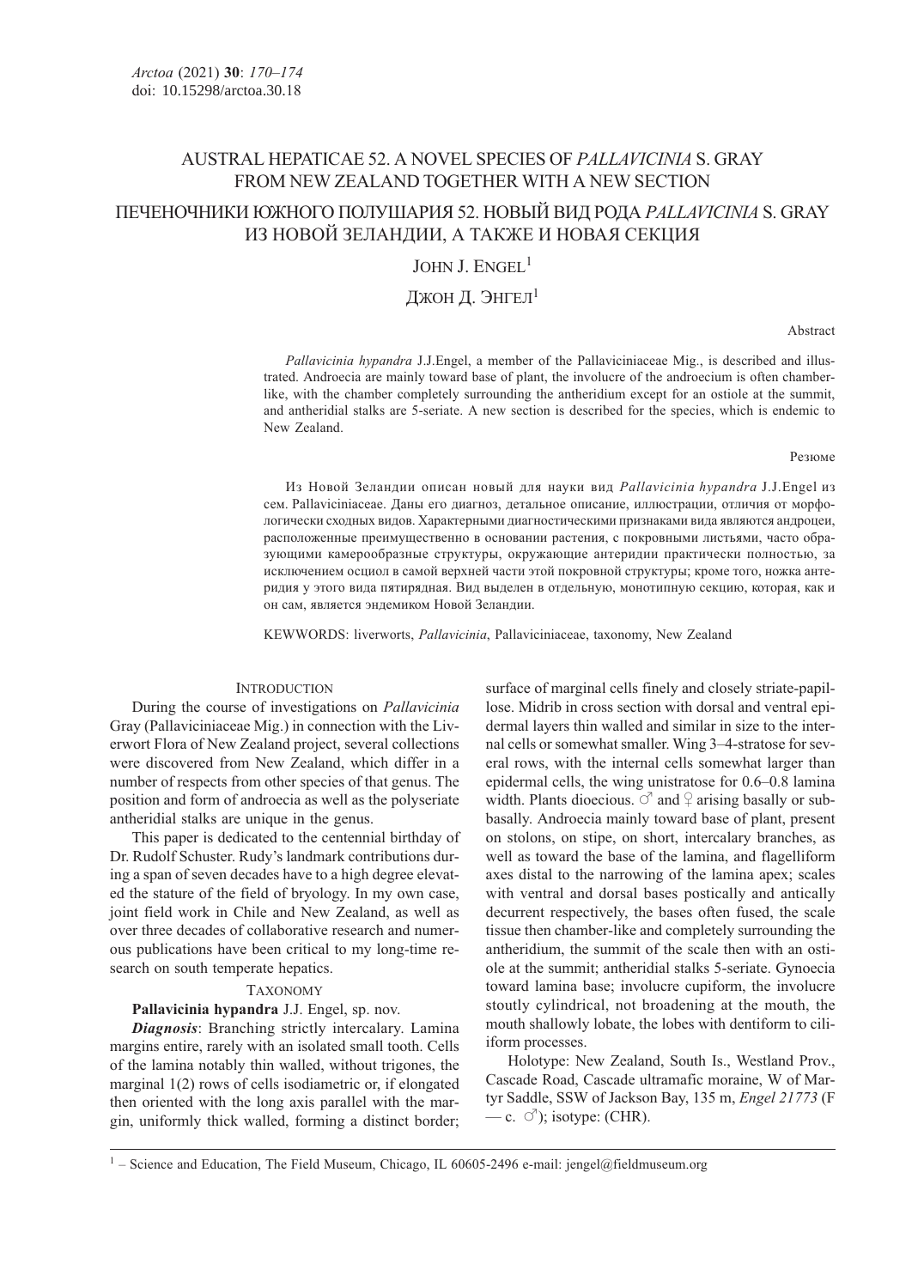Plants rigid, ribbonlike, procumbent, with a dull, opaque texture, bright to dark green, often tinged with pale reddish brown in herb., the thallus to 3.8–5 mm wide, up to 17 mm long, differentiated into a basal, prostrate, rhizoidous, terete rhizome, a sector that is a cylindrical, wingless stipe representing a continuation of the rhizome, and a flat, blade-like lamina, the distal sector of the lamina sometimes narrowed, attenuate, becoming wingless, and continuing growth as a flagelliform rhizoidous axis which may cease growth or again form a winged lamina, the lamina apex with each half of the lamina continuing growth beyond the growing point as a broadly rounded (or exceptionally bluntly acute) lobe with opposing interior margins either contiguous or overlapping one another. Branching strictly intercalary, with stoloniform branches abundant, rhizoidous, commonly originating near base of stipe, the stolons eventually forming a stipe + lamina which in turn produces a stolon near the stipe base, often repeatedly so; lateral-ventral ("intercalary") branching exceptionally from the stipe just basal to the lamina or from midrib of the lamina itself. Stipe well developed, lacking pinkish or reddish pigments, cylindrical toward the base, the lamina often long decurrent on the stipe, the decurrent strip wing-like. Lamina sometimes somewhat (but not markedly) elongate and ribbon-like and then with sides  $\pm$  parallel or the thallus elongate-ovate to elliptic in outline, and then with the sides each gently angling toward the apex, the margins elobate, non-incised, when dry with margins sharply deflexed and then the deflexed sector running parallel with the ventral face of thallus, the margins when dry at times at least locally sharply revolute, when wet the margins plane or broadly, sometimes sharply deflexed, at times somewhat undulate, entire (rarely with an isolated 1-fewcelled tooth). Cells of the lamina oriented in  $\pm$  ill-defined rows radiating apical-lateral, notably thin walled, without a trace of trigones, the cells in median sector of wing 43–50 μm wide  $\times$  58–79 μm long; marginal 1(2) rows of cells isodiametric or, if elongated (to 2:1), then oriented with the long axis parallel with the margin, uniformly thick walled, forming a distinct border; surface of marginal cells finely and closely striate-papillose. Midrib ill-defined, in surface view opaque compared to the somewhat translucent wing tissue, in dry condition the central strand conspicuous, thread-like, abruptly and sharply raised dorsally, pale whitish green or if pale brown then lighter in color than adjoining polystratose sector, the midrib green, in cross section straight or indistinctly convex dorsally, distinctly convex ventrally, in surface view the central strand darker than other sectors of the lamina, the justaposed polystratose parenchymatous sector opaque and feebly to moderately darker than the translucent wing tissue; midrib in cross section comprised of 9–10 layers of parenchymatous cells (no. of vertical rows exclusive of sclerotic cells at midpoint of midrib), the parenchymatous cells nearest the sclerotic cells smaller,

gradually becoming larger toward the upper and lower epidermis layers as well as toward the wings, the dorsal and ventral epidermal layers thin walled although the exposed tangential wall of ventral epidermal cells weakly firm walled, the epidermal layers similar in size to the internal cells or in some populations somewhat smaller, the midrib gradually grading into the wing; central strand single, 8–11 cells in diam., comprised of red or occasionally very pale brown pigmented sclerotic cells. Wing 3–4-stratose for several rows and with the internal cells somewhat larger than epidermal cells, the wing then bistratose for 4–8 rows prior to becoming unistratose, the wing unistratose for 0.6–0.8 lamina width. Mucillaginous papillae on dorsal and ventral surfaces of the midrib at the lamina apex, the papillae 2-celled. Rhizoids hyaline, from stolons, lower sector of stipe, and flagelliform axes at lamina apex.

Plants dioecious.  $\circ$  and  $\circ$  arising basally or subbasally. Androecial plants  $\pm$  similar in size than vegetative plants. Androecial scales variously positioned: toward base of lamina, especially in sector where lamina narrows just distal to stipe (if rarely higher up on lamina where lamina margins are  $\pm$  parallel, then confined to basal third of the lamina), if androecia on lamina, then restricted to the midrib surface; + also on distal portion of stipe in sector where lamina is a decurrent, wing-like strip on the stipe (the wing margins often with 1–2 celled teeth); + also on strictly stipe tissue basal to lamina decurrency; + also on short, intercalary branches and then either on an abbreviated lamina or, if the branch strictly stoloniform, then on the stolon, in either of these cases a branch often continuing growth as a stolon and the scales tend to be crowded; + on flagelliform axes distal to the narrowing of lamina apex; scales often in loose aggregates, then often contiguous or even somewhat distantly spaced (then tending to be on lateral sides of the midrib with an intervening scale free sector of midrib), the scales becoming crowded, especially when on the abbreviated lamina of short intercalary branches and then lending the appearance of an androecium that is winged (the wing margins with 1–2 celled teeth), the scales, with crowding present over the entire surface of midrib and not delimiting a median scale free sector of the midrib, the scale insertion line transverse to oblique; scales in 2–3 irregular rows, pale green, lacking secondary pigmentation, each strongly ventricose and pocket-like, often fused with those scales lateral and/or immediately distal to it, the lamina with pillow-like cells, the scale surface often with vertical lamellae, the scale apices with a prickly aspect, especially in profile, irregularly dentate-lobulate, the lobules 2–4 cells wide at base, terminating in a single cell or a uniseriate row of 2–4 cells that are at most ca. 2:1 and constricted at the septa, the terminal cell broadly rounded at the summit, the apex otherwise crenate-denticulate, with 1–2-celled slime papillae, the dorsal and often the ventral faces of the scale often with a few teeth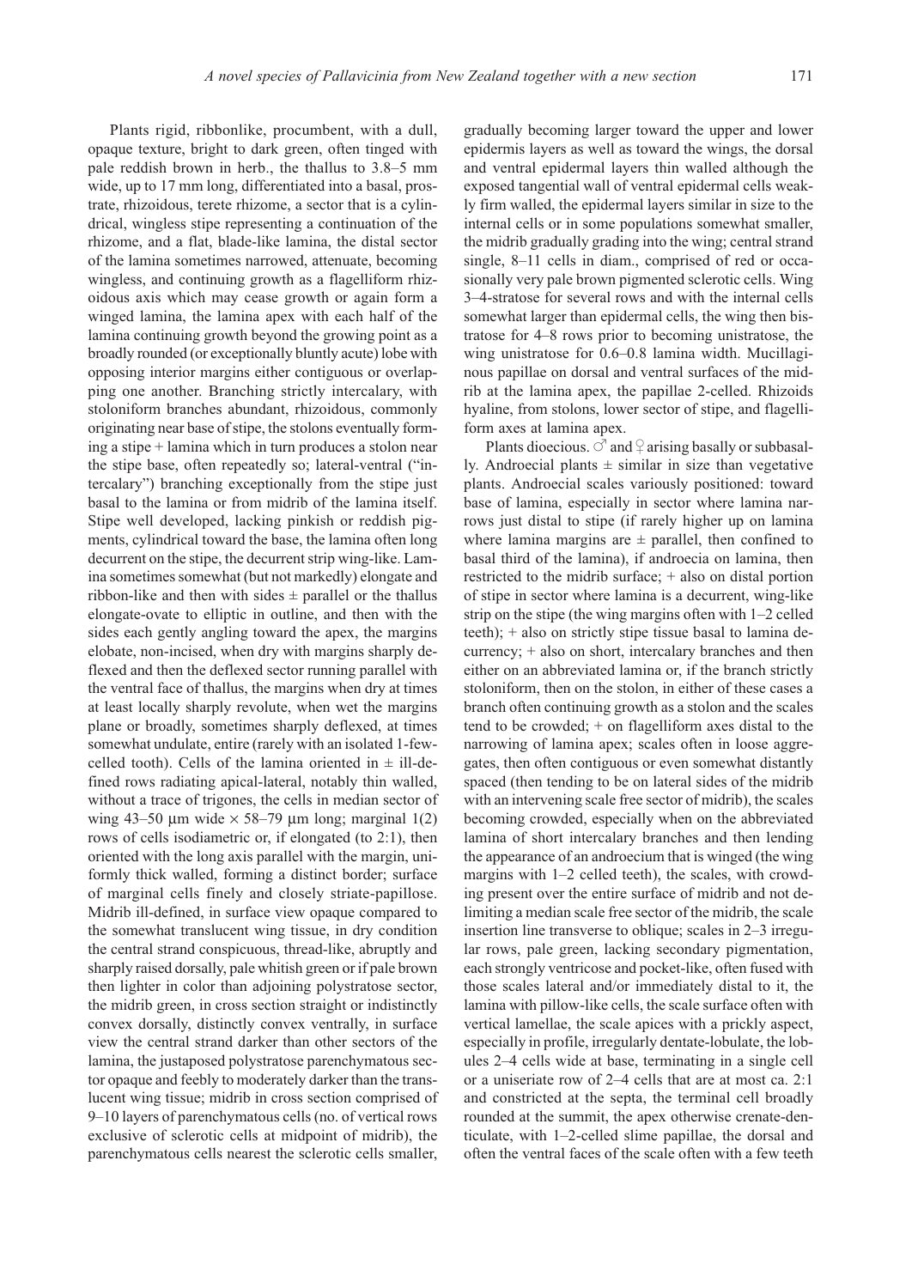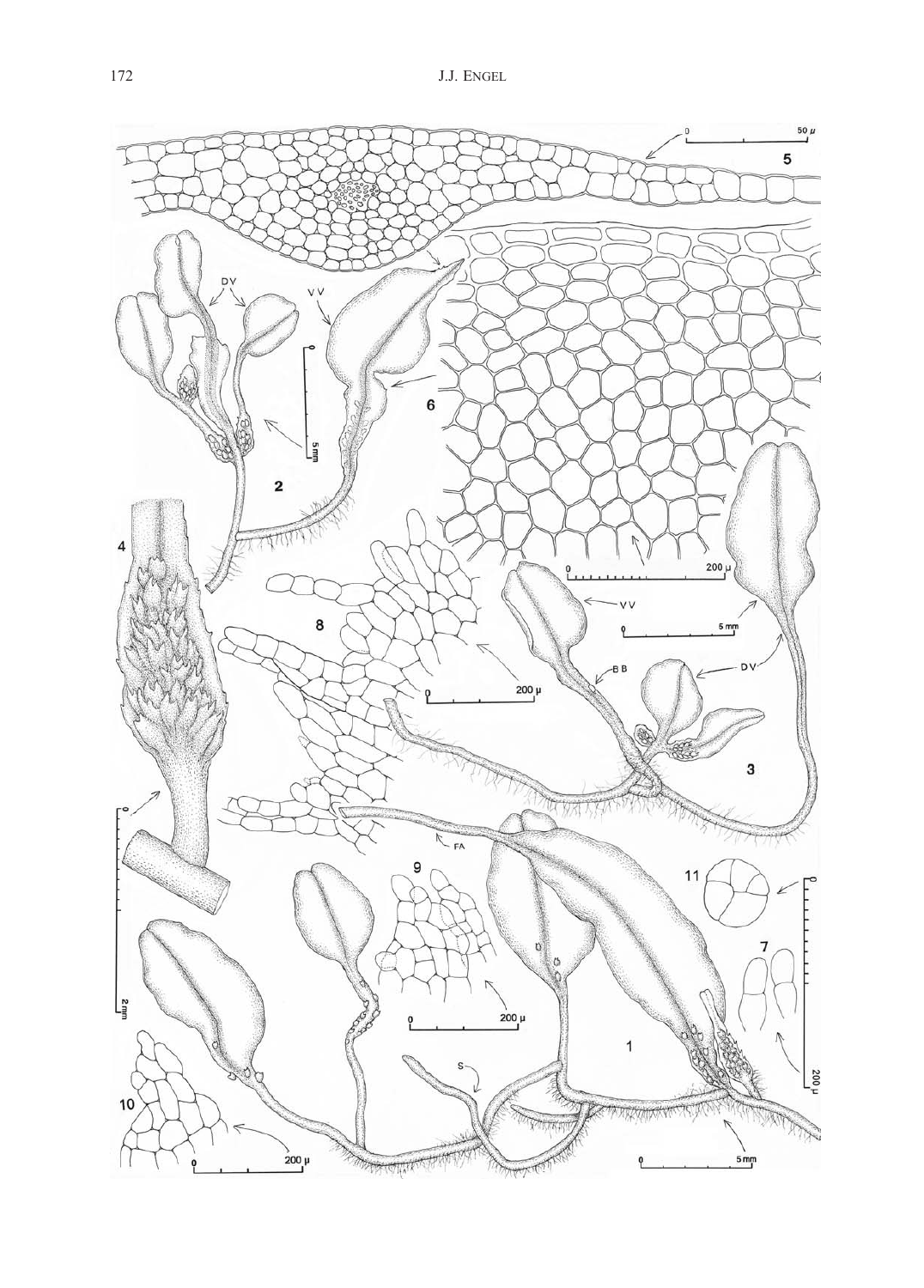or lobules, the margins often fused with the thallus lamina or with a juxtaposed bract, each scale often with its bases postically decurrent, or, if scale margins fused with the thallus lamina or with a juxtaposed bract, then often antically decurrent as well, the bases closely approaching one another and then accentuating a pocket-like aspect or, often, the bases fused, the scale tissue then chamber-like and completely surrounding the antheridium, the summit of the scale then with an opening or ostiole; antheridial stalk 5-seriate. Gynoecia (only old seen), toward lamina base at or near where it begins to narrow. Involucre cupiform, the involucre stiff, fleshy, stoutly cylindrical, not broadening at the mouth, the mouth shallowly lobate, the lobes with dentiform to ciliiform processes. Pseudoperianth not observed, presumably having decayed and fallen away.

**Comments:** At first glace *P. hypandra* appears like Podomitrium phyllanthus (Hook.) Mitt.; the two may be distinguished by the following couplet:

- 1. Androecia on dorsal side of thallus, the antheridia protected by strongly ventricose bracts; lamina of sterile thallus with marginal 1(2) rows of cells isodiametric or elongated and oriented with the long axis parallel with the margin, uniformly thick walled, forming a distinct border; midrib dorsal and ventral epidermal layers thin walled (exc. exposed tangential wall of ventral epidermal cells weakly firm walled), the epidermal layers similar in size to the internal cells or smaller; wing unistratose for 0.6– 0.8 lamina width; plants lacking terminal branching ....................................... Pallavicinia hypandra
- 1. Androecia restricted to dorsal side of highly modified, abbreviated branches originating from ventral side of thallus, the antheridia each in a cavity; lamina of sterile thallus with marginal  $+$  submarginal 1–4 rows of cells weakly firm walled, isodiametric or weakly elongated, oriented with the long axis parallel with the margin or, at times, the marginal cells locally elongated perpendicular to the midrib, in either case a border lacking or at best only weakly defined; midrib dorsal and ventral epidermal cells slightly firm-walled, distinctly smaller than the internal cells and well-differentiated from them; wing unistratose for 0.45–0.5 lamina width; plants occasionally once dichotomously branched ................... ........................................ Podomitrium phyllanthus

Androecial scales are generalized as to their position, occurring in a variety of locations (Fig. 1: 1–3), often on a single plant:

— toward the base of the lamina, especially in the sector where the lamina narrows just distal to stipe (if, rarely, higher up on the lamina where the lamina margins are  $\pm$  parallel, then the androecia are confined to the basal third of the lamina);

— on the distal portion of the stipe in the sector where the lamina is a decurrent, wing-like strip on the stipe;

— on strictly stipe tissue basal to lamina decurrency;

— on short, intercalary branches and then either on an abbreviated lamina or, if the branch is strictly stoloniform, then on the stolon, in either of these cases a branch often continues growth as a stolon;

— on a flagelliform axes distal to the narrowing of the lamina apex.

The androecial scales, when on the stipe or lamina, are never grouped in tightly packed clusters typical of many Pallavicinia and Symphyogyna species. Rather, scales typically occur in loose aggregates, and are often contiguous or even somewhat distantly spaced. Crowding of scales occurs in two places on the plant, both associated with short intercalary branches: a) when present on a small, abbreviated lamina developed on the branch (Fig. 1: 4), and 2) when on a strictly stoloniform branch. Also, when scales are distant or loosely aggregated, the scales tend to be inserted on the lateral sides of the midrib with a presence of an intervening scale-free strip of midrib tissue. With crowding, especially on short branches, the scales occur over the entire midrib surface.

Scale morphology is unique in the genus. Like a number of other species of Pallavicinia, scales are each ventricose and pocket-like, and often are fused with those scales lateral and/or immediately distal to it. However, in P. hypandra, the ventral bases of each scale are often postically decurrent or, if scale margins are fused with the thallus lamina or with a juxtaposed bract, then an antical decurrency is often present, and in that case the bases either closely approach one another or the bases are fused. Fusion is frequently present, and then scales are like no other Pallavicinia species that I am aware: The scale tissue is chamber-like and completely surrounds the antheridium except for an opening or ostiole at the summit of the scale. The apices of the scales often have a prickly aspect, especially in profile, due to irregularly

Fig. 1. Pallavicinia hypandra J.J. Engel. 1. Plant, dorsal view; note new increments added via intercalary growth (s = stolon). Note continuation of growth by a flagelliform, rhizoidous axis (= fa). Note various positions of androecia; note lowermost branch at right has an androecium basal on an intercalary branch that continues growth, forming a lamina with narrow wings (the lower sector drawn at higher magnification in fig. 4). 2. Plant, dorsal (= dv) and ventral (= vv) views; note androecia, left to right on a short intercalary branch with wings, at bases of 2 opposing stipes, and, at right, on distal sector of stipe + base of lamina. Note presence of a few unicellular teeth at arrows. 3. Plant, dorsal (= dv) and ventral (= vv) views; note position of androecia, left to right on short, winged, intercalary branch well to the base of the lamina and (thallus in middle) with 2 androecia, at left on short winged intercalary branch, at right basal on a branch (bb = branch bud). 4. Intercalary branch with androecium; note toothed wings on either side of androecium. 5. Cross section through midrib and portions of wings. 6. Sector of lamina showing border of evenly thick-walled cells. 7. Slime papillae. 8–10. Distal sectors of bracts. 11. Cross section of antheridial stalk. (All from type.)